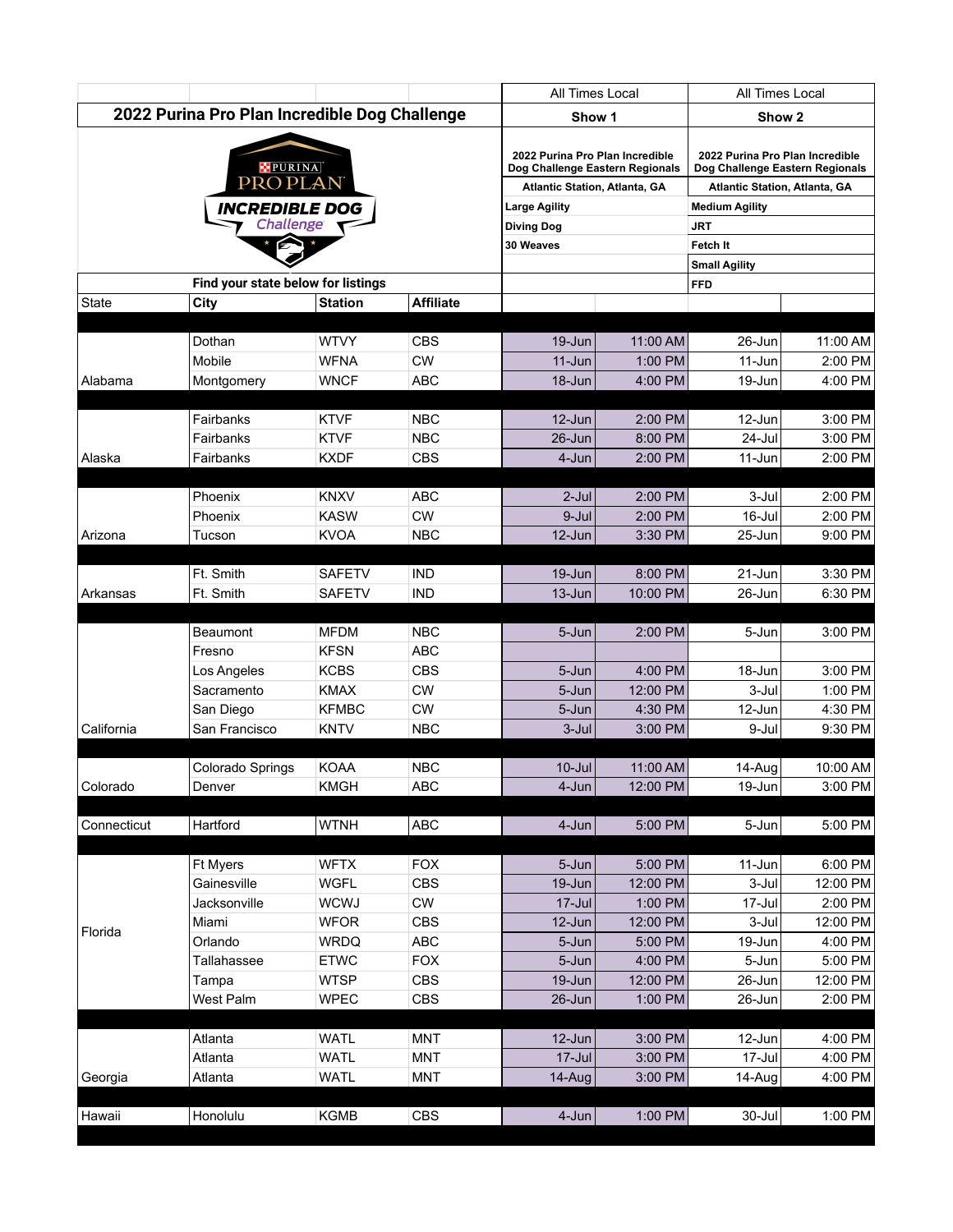|               | <b>Boise</b>         | <b>KTVB</b>                | <b>NBC</b>               | 18-Jun             | 8:30 AM             | 18-Jun              | 10:30 AM |
|---------------|----------------------|----------------------------|--------------------------|--------------------|---------------------|---------------------|----------|
|               | <b>Boise</b>         | KTVBD2                     | <b>NBC</b>               | 19-Jun             | 2:00 PM             | 26-Jun              | 2:00 PM  |
| Idaho         | Meridian             | <b>WTOK</b>                | ABC                      | 5-Jun              | 4:00 PM             | 5-Jun               | 3:00 PM  |
|               | <b>Twin Falls</b>    | KTFT2                      | NBC                      | 18-Jun             | 8:30 AM             | 18-Jun              | 10:30 AM |
|               | <b>Twin Falls</b>    | KTFT2                      | <b>NBC</b>               | 19-Jun             | 2:00 PM             | 26-Jun              | 2:00 PM  |
|               |                      |                            |                          |                    |                     |                     |          |
| Illinois      | Chicago              | <b>WBBM</b>                | <b>CBS</b>               | $3-Jul$            | 11:00 AM            | 9-Jul               | 4:00 PM  |
|               |                      |                            |                          |                    |                     |                     |          |
|               | Evansville           | <b>TV44</b><br><b>TV44</b> | <b>FOX</b><br><b>FOX</b> | 11-Jun<br>$2$ -Jul | 11:00 AM<br>1:00 PM | 12-Jun              | 11:00 AM |
|               | Evansville           | <b>TV44</b>                |                          |                    |                     | 3-Jul<br>$17 -$ Jul | 4:00 PM  |
|               | Evansville           |                            | <b>FOX</b>               | $16$ -Jul          | 1:00 PM             |                     | 1:00 PM  |
|               | Evansville           | <b>TV44</b>                | <b>FOX</b>               | 20-Jul             | 1:00 PM             | $31 -$ Jul          | 1:00 PM  |
|               | Fort Wayne           | <b>WANE</b>                | ABC                      | 3-Jul              | 12:00 PM            | 24-Jul              | 12:00 PM |
|               | Indianapolis         | <b>WHMB</b>                | <b>IND</b>               | 23-Jul             | 9:00 AM             | 30-Jul              | 9:00 AM  |
|               | Lafayette            | <b>WLFI</b>                | <b>CBS</b>               | 5-Jun              | 2:00 PM             | 5-Jun               | 3:00 PM  |
|               | Lafayette            | <b>KATC</b>                | ABC                      | 4-Jun              | 11:00 AM            |                     |          |
| Indiana       | South Bend           | <b>WCWW</b>                | <b>CW</b>                | 26-Jun             | 1:00 PM             | 26-Jun              | 2:00 PM  |
|               | Cedar Rapids         | <b>KFXA</b>                | <b>FOX</b>               | 11-Jun             | 2:00 PM             | 11-Jun              | 4:00 PM  |
|               | Des Moines           | <b>KDSM</b>                | <b>FOX</b>               | 4-Jun              | 1:00 PM             | 5-Jun               | 2:00 PM  |
|               | Des Moines           | <b>KDSM</b>                | <b>FOX</b>               | 25-Jun             | 12:00 PM            | 25-Jun              | 1:00 PM  |
|               | Ottumwa              | KYOU                       | <b>FOX</b>               | $16$ -Jul          | 1:00 PM             | $17 -$ Jul          | 1:00 PM  |
|               | Ottumwa              | KYOU                       | <b>FOX</b>               | 4-Jun              | 11:30 AM            | 11-Jun              | 11:00 AM |
| lowa          | Sioux City           | <b>KPTH</b>                | <b>FOX</b>               | 2-Jul              | 2:00 PM             | 3-Jul               | 3:00 PM  |
|               |                      |                            |                          |                    |                     |                     |          |
|               | Kansas City          | KMCI                       | <b>IND</b>               | 25-Jun             | 4:00 PM             | 25-Jun              | 5:00 PM  |
|               | Topeka               | <b>KTKA</b>                | ABC                      | 4-Jun              | 12:00 PM            | 4-Jun               | 1:00 PM  |
|               | Topeka               | <b>KTKA</b>                | ABC                      | 4-Jun              | 4:00 PM             | 5-Jun               | 4:00 PM  |
|               | Topeka               | <b>KTKA</b>                | ABC                      | $11-Jun$           | 4:00 PM             | 12-Jun              | 4:00 PM  |
|               | Topeka               | <b>KTKA</b>                | ABC                      | 18-Jun             | 4:00 PM             | 19-Jun              | 4:00 PM  |
|               | Topeka               | <b>KTMJ</b>                | <b>FOX</b>               | 5-Jun              | 2:30 PM             | 11-Jun              | 4:00 PM  |
| Kansas        | Topeka               | <b>KTMJ</b>                | <b>FOX</b>               | 11-Jun             | 3:00 PM             |                     |          |
|               | <b>Bowling Green</b> | <b>WBKO</b>                | ABC                      | 25-Jun             | 4:00 PM             | 3-Jul               | 4:00 PM  |
|               | Lexington            | <b>WKYT</b>                | <b>CBS</b>               | 19-Jun             | 12:00 PM            | 26-Jun              | 12:00 PM |
|               | Louisville           | <b>WHAS</b>                | ABC                      | $18 - Jun$         | 5:00 PM             | 25-Jun              | 5:00 PM  |
|               | Paducah              | <b>KBSI</b>                | <b>FOX</b>               | 8-Jun              | 12:00 PM            | 8-Jun               | 1:00 PM  |
| Kentucky      | Paducah              | <b>KBSI</b>                | <b>FOX</b>               | 3-Jul              | 3:00 PM             | 3-Jul               | 4:00 PM  |
|               |                      |                            |                          |                    |                     |                     |          |
|               | Alexandria           | <b>NALB</b>                | <b>CW</b>                | 7-Jun              | 4:00 AM             | 8-Jun               | 4:00 AM  |
|               | <b>Baton Rouge</b>   | <b>WBRZ</b>                | ABC                      | 4-Jun              | 1:00 PM             |                     |          |
|               | Lafayette            | <b>KATC</b>                | ABC                      | 4-Jun              | 12:00 PM            | 9-Jul               | 12:00 PM |
| Louisiana     | New Orleans          | <b>WUPL</b>                | <b>MNT</b>               | 11-Jun             | 2:00 PM             | 11-Jun              | 3:00 PM  |
|               |                      |                            |                          |                    |                     |                     |          |
|               | Presque Isle         | <b>WWPI</b>                | NBC                      | 12-Jun             | 10:30 AM            |                     |          |
| Maine         | Presque Isle         | <b>WAGM</b>                | <b>CBS</b>               | 12-Jun             | 12:00 PM            | 12-Jun              | 1:00 PM  |
|               | <b>Baltimore</b>     | <b>WBFF</b>                | <b>FOX</b>               | 5-Jun              | 3:00 PM             | 11-Jun              | 3:00 PM  |
| Maryland      | <b>Baltimore</b>     | <b>WBFF</b>                | <b>FOX</b>               | 19-Jun             | 11:30 AM            | 6-Aug               | 3:00 PM  |
|               |                      |                            |                          |                    |                     |                     |          |
|               | Boston               | <b>WSBK</b>                | <b>MNT</b>               | 17-Jul             | 1:00 PM             | 24-Jul              | 1:00 PM  |
|               | Springfield          | EGGB                       | <b>MNT</b>               | $11-Jun$           | 4:00 PM             | 18-Jun              | 12:30 PM |
| Massachusetts | Springfield          | <b>WGGB</b>                | ABC                      | 11-Jun             | 4:00 PM             |                     |          |
|               |                      |                            |                          |                    |                     |                     |          |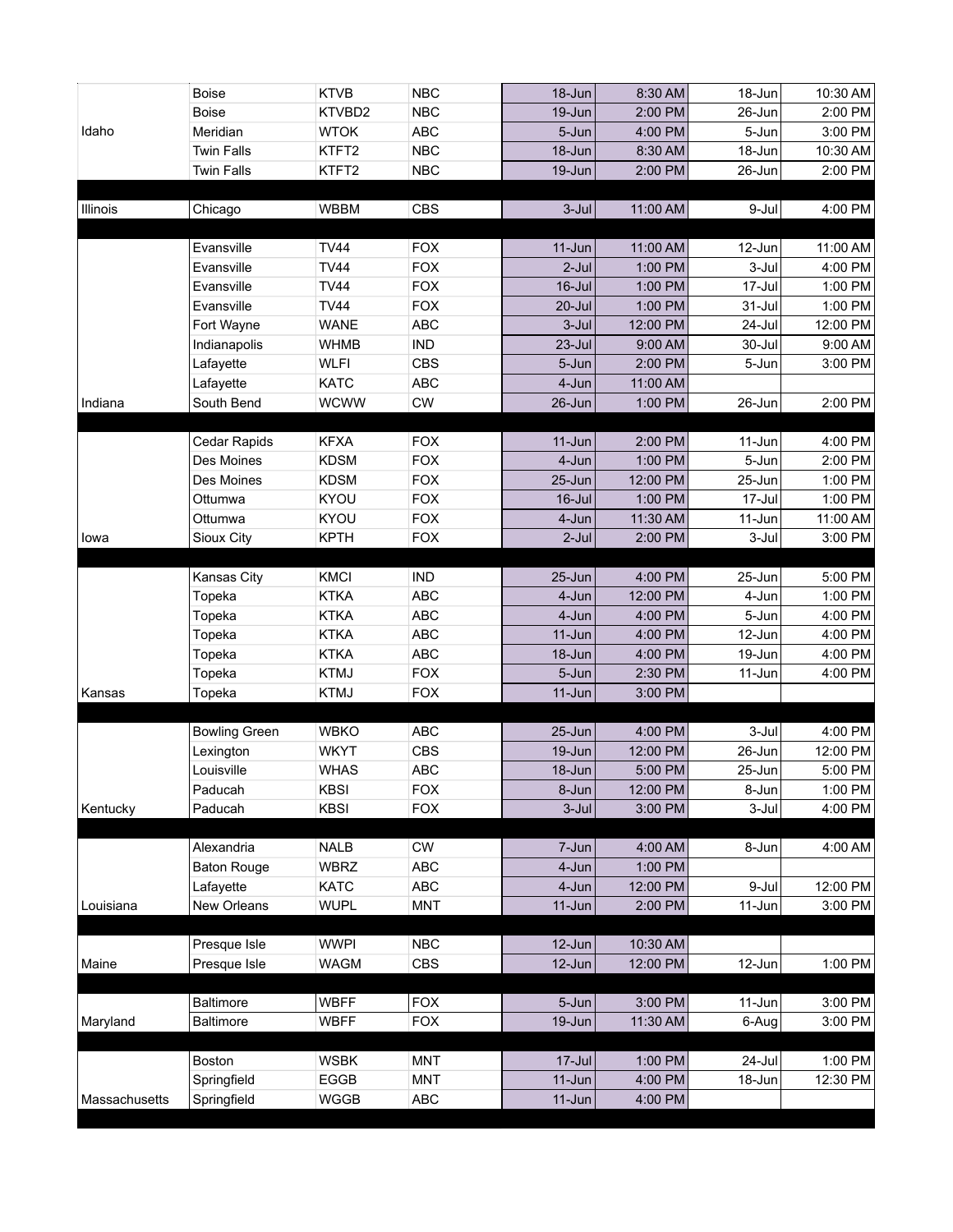|                   | Detroit              | WWJ          | <b>CBS</b>       | 19-Jun     | 12:00 PM | 26-Jun     | 12:00 PM |
|-------------------|----------------------|--------------|------------------|------------|----------|------------|----------|
|                   | Flint                | <b>WJRT</b>  | <b>ABC</b>       |            |          |            |          |
|                   | <b>Grand Rapids</b>  | WZZM         | <b>ABC</b>       | 4-Jun      | 1:00 PM  | 4-Jun      | 2:00 PM  |
|                   | <b>Grand Rapids</b>  | WZZM         | ZBC              | $2$ -Jul   | 4:00 PM  | 2-Jul      | 5:00 PM  |
| Michigan          | <b>Traverse City</b> | WGTU         | <b>ABC</b>       | 13-Aug     | 1:00 PM  | 14-Aug     | 12:00 PM |
|                   |                      |              |                  |            |          |            |          |
|                   | Duluth               | <b>NBJR</b>  | <b>CW</b>        | 12-Jun     | 11:00 AM | 19-Jun     | 11:00 AM |
|                   | Mankato              | <b>NEYC</b>  | <b>FOX</b>       | 23-Jul     | 11:00 AM | 23-Jul     | 12:00 PM |
|                   | Mankato              | <b>NEYC</b>  | <b>FOX</b>       | 12-Jun     | 10:30 AM | 12-Jun     | 1:00 PM  |
|                   | Minneapolis          | <b>KSTP</b>  | ABC              | $2$ -Jul   | 3:00 PM  | 3-Jul      | 3:00 PM  |
|                   | Minneapolis          | <b>KSTP</b>  | ABC              | 30-Jul     | 4:00 PM  | 6-Aug      | 4:00 PM  |
|                   | Minneapolis          | <b>KSTP</b>  | ABC              | 13-Aug     | 1:35 AM  | 13-Aug     | 2:35 AM  |
| Minnesota         | Rochester            | <b>NTTC</b>  | ${\sf CW}$       | $10$ -Jul  | 12:00 PM | 17-Jul     | 12:00 PM |
|                   |                      |              |                  |            |          |            |          |
|                   | <b>Biloxi</b>        | <b>WLOX</b>  | <b>ABC</b>       | 19-Jun     | 11:00 AM | 26-Jun     | 11:00 AM |
| Mississippi       | Meridian             | <b>WTOK</b>  | <b>ABC</b>       | 5-Jun      | 4:00 PM  | 18-Jun     | 11:00 AM |
|                   |                      |              |                  |            |          |            |          |
|                   | Springfield          | <b>KSPR</b>  | <b>ABC</b>       | 12-Jun     | 4:00 PM  | 19-Jun     | 4:00 PM  |
| Missouri          | St. Louis            |              |                  |            |          |            |          |
|                   |                      |              |                  |            |          |            |          |
|                   | <b>Billings</b>      | <b>KTVQ</b>  | <b>CBS</b>       | 12-Jun     | 10:00 AM | 26-Jun     | 10:00 AM |
|                   | Butte/Bozeman        | <b>KXLF</b>  | <b>CBS</b>       | 12-Jun     | 10:00 AM | 26-Jun     | 10:00 AM |
|                   | <b>Great Falls</b>   | <b>KRTV</b>  | ${\sf\small CW}$ | 12-Jun     | 10:00 AM | 26-Jun     | 10:00 AM |
|                   | Helena               | <b>KXLH</b>  | <b>NBC</b>       | 12-Jun     | 10:00 AM | 26-Jun     | 10:00 AM |
| Montana           | Missoula             | <b>KPAX</b>  | <b>CW</b>        | 12-Jun     | 10:00 AM | 26-Jun     | 10:00 AM |
|                   |                      |              |                  |            |          |            |          |
|                   | North Platte         | KIIT         | <b>FOX</b>       | $3-Jul$    | 1:00 PM  | 3-Jul      | 2:00 PM  |
|                   |                      | KIIT         | <b>FOX</b>       | $10$ -Jul  | 1:00 PM  | $10 -$ Jul | 2:00 PM  |
| Nebraska          | Omaha                | <b>KETV</b>  | <b>ABC</b>       | 18-Jun     | 4:30 PM  | 25-Jun     | 4:30 PM  |
|                   |                      |              |                  |            |          |            |          |
|                   | Las Vegas            | <b>NVCW</b>  | <b>CW</b>        | 25-Jun     | 4:00 PM  | 25-Jun     | 5:00 PM  |
|                   | Reno                 | KOLO         | <b>ABC</b>       | 18-Jun     | 2:00 PM  | 17-Jul     | 2:00 PM  |
| Nevada            | Reno                 | <b>KOPLO</b> | <b>ABC</b>       | 19-Jun     | 2:00 PM  |            |          |
|                   |                      |              |                  |            |          |            |          |
| <b>New Mexico</b> | Albuquerque          | <b>KOAT</b>  | <b>ABC</b>       | $11 - Jun$ | 3:00 PM  | 18-Jun     | 3:00 PM  |
|                   |                      |              |                  |            |          |            |          |
|                   | Albany               | <b>WNYA</b>  | <b>MNT</b>       | 26-Jun     | 1:00 PM  | 31-Jul     | 12:00 PM |
|                   | <b>Buffalo</b>       | <b>WUTV</b>  | <b>FOX</b>       | $2$ -Jul   | 1:00 PM  | 2-Jul      | 2:00 PM  |
| New York          | New York             | <b>WLNY</b>  | <b>IND</b>       | 25-Jun     | 1:00 PM  | 25-Jun     | 2:00 PM  |
|                   | Rochester            | EHAM         | <b>MNT</b>       | $2$ -Jul   | 1:00 PM  | 2-Jul      | 2:00 PM  |
|                   | Syracuse             | <b>WSYR</b>  | ABC              | 19-Jun     | 4:00 PM  | 26-Jun     | 12:00 PM |
|                   |                      |              |                  |            |          |            |          |
|                   | Charlotte            | <b>WSOX</b>  | ABC              | 4-Jun      | 1:00 PM  | 4-Jun      | 2:00 PM  |
| North Carolina    | Greensboro           | <b>WMYV</b>  | <b>MNT</b>       | 3-Jul      | 1:00 PM  | 3-Jul      | 2:00 PM  |
|                   | Greenville           | <b>WYDO</b>  | <b>FOX</b>       | 11-Jun     | 1:00 PM  | 5-Jun      | 5:00 PM  |
|                   | Greenville           | <b>WYDO</b>  | <b>FOX</b>       |            |          | 25-Jun     | 6:00 PM  |
|                   | Raleigh              | <b>WTVD</b>  | ABC              | 12-Jun     | 12:00 PM | 26-Jun     | 12:00 PM |
|                   |                      |              |                  |            |          |            |          |
|                   | Fargo                | <b>WDAY</b>  | ABC              | 18-Jun     | 11:00 AM | 25-Jun     | 11:00 AM |
| North Dakota      | Fargo                | <b>WDAY</b>  | ABC              | $2-Jul$    | 11:00 AM | 2-Jul      | 12:00 PM |
|                   | Minot                | <b>KBMY</b>  | ABC              | 18-Jun     | 11:00 AM | 25-Jun     | 11:00 AM |
|                   | Minot                | <b>KBMY</b>  | ABC              | $2$ -Jul   | 11:00 AM | 2-Jul      | 12:00 PM |
|                   |                      |              |                  |            |          |            |          |
|                   | Cincinnati           | <b>EKRC</b>  | <b>CW</b>        | $2$ -Jul   | 2:00 PM  | 16-Jul     | 2:00 PM  |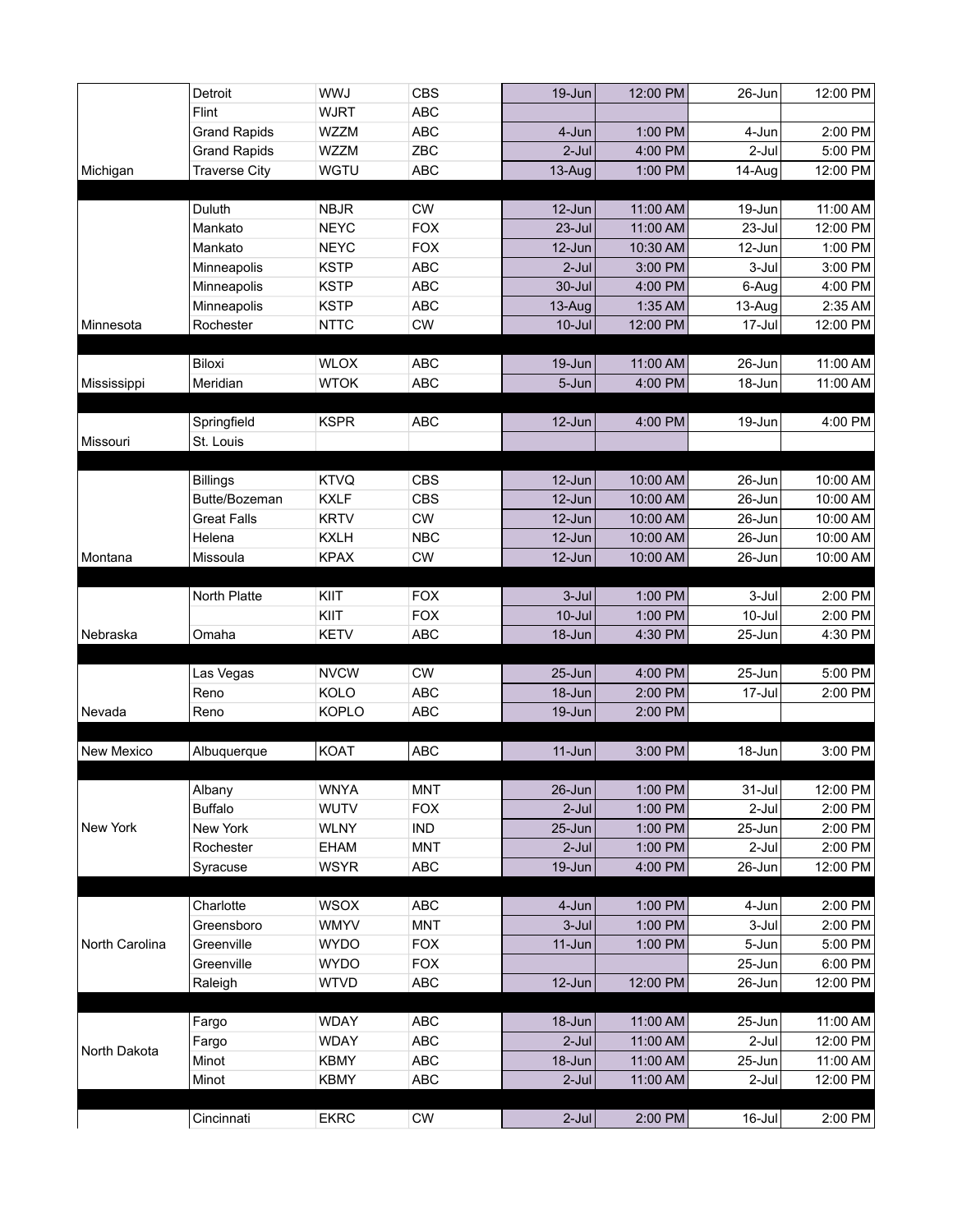| Ohio           | Cleveland           | <b>WEWS</b> | <b>ABC</b>       | 9-Jul      | 1:00 PM  | 16-Jul     | 1:00 PM  |
|----------------|---------------------|-------------|------------------|------------|----------|------------|----------|
|                | Columbus            | <b>WSYX</b> | <b>ABC</b>       | $3-Jul$    | 5:00 PM  | 10-Jul     | 5:00 PM  |
|                | Columbus            | <b>DSYX</b> | <b>FOX</b>       | $24 -$ Jul | 1:00 PM  | 24-Jul     | 2:00 PM  |
|                | Columbus            | <b>DSYX</b> | <b>FOX</b>       | $2$ -Jul   | 4:00 PM  | 10-Jul     | 4:00 PM  |
|                | Dayton              | <b>WHIO</b> | <b>CBS</b>       |            |          |            |          |
|                | Toledo              | <b>WTOL</b> | <b>CBS</b>       | 11-Jun     | 12:00 PM | 18-Jun     | 12:00 PM |
|                | Youngstown          | <b>WKBN</b> | <b>CBS</b>       | 19-Jun     | 12:00 PM |            |          |
|                | Youngstown          | <b>WYFX</b> | <b>FOX</b>       | 5-Jun      | 4:00 PM  | 5-Jun      | 5:00 PM  |
|                | Youngstown          | <b>WYTV</b> | ABC              | $10 -$ Jul | 5:00 PM  | 17-Jul     | 5:00 PM  |
|                | Youngstown          | <b>MYTV</b> | <b>MNT</b>       | $11-Jun$   | 5:00 PM  | 18-Jun     | 5:00 PM  |
|                |                     |             |                  |            |          |            |          |
|                | Oklahoma City       | <b>KOCB</b> | <b>CW</b>        | $11 - Jun$ | 1:00 PM  | 11-Jun     | 2:00 PM  |
|                | Oklahoma City       | <b>KOCB</b> | <b>CW</b>        | 23-Jul     | 3:00 AM  | 23-Jul     | 4:00 AM  |
|                | Oklahoma City       | <b>KOKH</b> | <b>FOX</b>       | 3-Jul      | 2:00 PM  | 3-Jul      | 3:00 PM  |
|                | Oklahoma City       | <b>KOKH</b> | <b>FOX</b>       | 9-Jul      | 12:00 PM | 9-Jul      | 1:00 PM  |
|                | Oklahoma City       | <b>KOKH</b> | <b>FOX</b>       | 24-Jun     | 4:00 AM  |            |          |
| Oklahoma       | Tulsa               | KOKI        | <b>FOX</b>       | $16$ -Jul  | 2:00 PM  | 23-Jul     | 2:00 PM  |
|                |                     |             |                  |            |          |            |          |
| Oregon         | Portland            | KOIN        | <b>CBS</b>       | July9      | 2:00 PM  |            |          |
|                |                     |             |                  |            |          |            |          |
|                | Erie                | <b>WJET</b> | <b>ABC</b>       | 4-Jun      | 1:00 PM  | 5-Jun      | 1:00 PM  |
|                | Erie                | <b>WFXP</b> | <b>FOX</b>       | $2-Jul$    | 1:00 PM  | 2-Jul      | 2:00 PM  |
|                | Harrisburg          | <b>EHP</b>  | <b>MNT</b>       | 18-Jun     | 3:00 PM  | 25-Jun     | 3:00 PM  |
|                | Harrisburg          | <b>EHP</b>  | <b>MNT</b>       | 16-Jul     | 1:00 PM  | 23-Jul     | 1:00 PM  |
| Pennsylvania   | Philadelphia        | <b>WPVI</b> | ABC              | 4-Jun      | 1:00 PM  |            |          |
|                | Pittsburgh          | <b>WTAE</b> | ABC              | 11-Jun     | 5:00 PM  | 25-Jun     | 5:00 PM  |
|                | <b>Wilkes Barre</b> | <b>WOLF</b> | <b>FOX</b>       | $11-Jun$   | 12:00 PM | 12-Jun     | 12:00 PM |
|                | Wilkes Barre        | <b>WOLF</b> | <b>FOX</b>       | 26-Jun     | 1:00 PM  | 26-Jun     | 2:00 PM  |
|                |                     |             |                  |            |          |            |          |
| Rhode Island   | Providence          | <b>WJAR</b> | <b>NBC</b>       | 26-Jun     | 1:00 PM  |            |          |
|                |                     |             |                  |            |          |            |          |
|                | Charleston          | <b>WTAT</b> | <b>FOX</b>       | $11-Jun$   | 4:00 PM  | 11-Jun     | 5:00 PM  |
| South Carolina | Columbia            | <b>WOLO</b> | <b>ABC</b>       | 4-Jun      | 1:00 PM  | 3-Jul      | 4:00 PM  |
|                | Myrtle/Florence     | <b>EPDE</b> | ${\sf\small CW}$ | 22-Jul     | 1:00 PM  | 22-Jul     | 2:00 PM  |
|                | Greenville          | <b>WYCW</b> | <b>CW</b>        | $16$ -Jul  | 2:00 PM  | 16-Jul     | 3:00 PM  |
|                |                     |             |                  |            |          |            |          |
| South Dakota   | Rapid City          | <b>KEVN</b> | ABC              | 11-Jun     | 4:00 PM  | 19-Jun     | 4:00 PM  |
|                | Sioux Falls         | ODLT        | CW               | $11-Jun$   | 3:00 PM  | 3-Jul      | 12:00 PM |
|                | Chattanooga         | <b>ETVC</b> | <b>FOX</b>       | $2$ -Jul   | 4:00 PM  | 3-Jul      | 12:00 PM |
|                | Chattanooga         | <b>ETVC</b> | <b>FOX</b>       | 9-Jul      | 1:00 PM  | 9-Jul      | 2:00 PM  |
|                | Chattanooga         | <b>ETVC</b> | <b>FOX</b>       | $10$ -Jul  | 5:00 PM  | 10-Jul     | 6:00 PM  |
|                | Chattanooga         | <b>ETVC</b> | <b>FOX</b>       | 17-Jul     | 12:00 PM | 11-Jul     | 1:00 PM  |
|                | Chattanooga         | <b>ETVC</b> | <b>FOX</b>       | 24-Jul     | 2:00 PM  | 24-Jul     | 2:00 PM  |
| Tennessee      | Chattanooga         | <b>EFLI</b> | MNT              | 6-Aug      | 4:00 PM  | 6-Aug      | 5:00 PM  |
|                | Chattanooga         | <b>EFLI</b> | <b>MNT</b>       | 30-Jul     | 5:00 PM  | 30-Jul     | 6:00 PM  |
|                | Chattanooga         | <b>WFLI</b> | ${\sf\small CW}$ | 23-Jul     | 4:00 PM  | 6-Aug      | 5:00 PM  |
|                | Chattanooga         | <b>WFLI</b> | CW               | 30-Jul     | 1:00 PM  | $31 -$ Jul | 3:00 PM  |
|                | Jackson             | <b>WJKT</b> | ABC              | $2$ -Jul   | 3:00 PM  | 3-Jul      | 3:00 PM  |
|                | Knoxville           | <b>WATE</b> | ABC              | 25-Jul     | 1:00 PM  | 6-Aug      | 1:00 PM  |
|                | Memphis             | WANT        | ABC              | $2$ -Jul   | 3:00 PM  | 3-Jul      | 3:00 PM  |
|                | Nashville           | <b>WTVF</b> | <b>CBS</b>       | 12-Jun     | 11:00 AM | 12-Jun     | 11:50 PM |
|                |                     |             |                  |            |          |            |          |
|                | Amarillo            | KZBZ        | <b>CW</b>        | 12-Jun     | 1:00 PM  | 10-Jul     | 2:00 PM  |
|                |                     |             |                  |            |          |            |          |